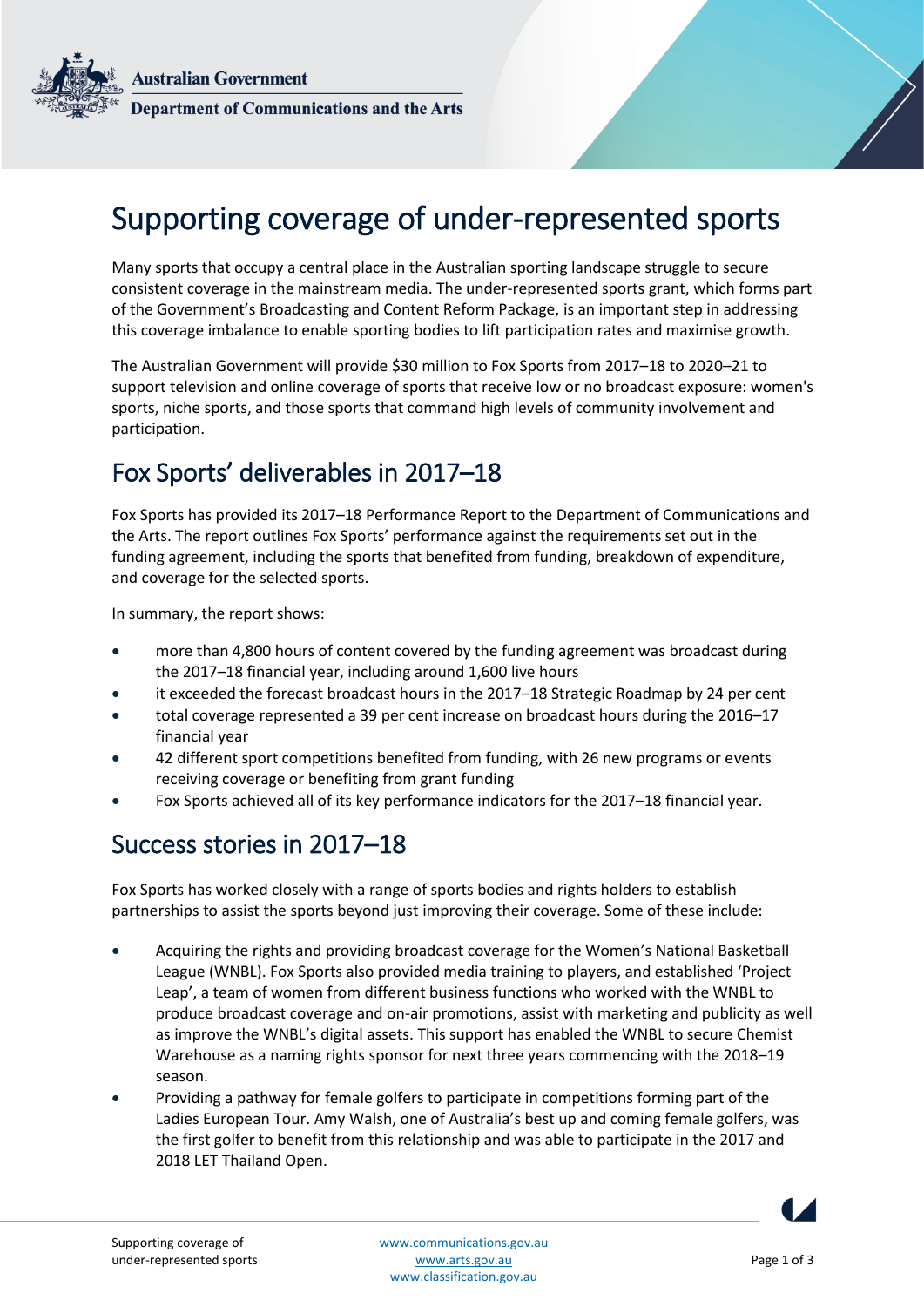Securing a new partnership with the International Hockey Federation to broadcast its premier international events. This partnership will ensure that hockey's exposure will increase outside of the Olympic cycle.

# Sports supported in 2018–19

Fox Sports will provide enhanced coverage of 11 different sports in 2018–19 (outlined below). It is expected Fox Sports will broadcast around 1,300 hours of live coverage, and around 3,000 hours of coverage in total, of women's, niche and emerging sports.

| <b>Sport</b>       | Competition                                                                                                                              | Anticipated coverage increase in 2018-19*                                                                                                                                                                                                                                                                                                                                                                                                                         |
|--------------------|------------------------------------------------------------------------------------------------------------------------------------------|-------------------------------------------------------------------------------------------------------------------------------------------------------------------------------------------------------------------------------------------------------------------------------------------------------------------------------------------------------------------------------------------------------------------------------------------------------------------|
| Football           | W-League<br>$\bullet$<br>FFA Cup<br><b>Tournament of Nations</b><br>Matildas                                                             | Live: 100%; Delayed: 38.95%; Total: 55.38%<br>$\bullet$<br>Live: 28%; Delayed: -21.25%; Total: -9.52%<br>New inclusion in grant allocation in 2018-<br>19 (no coverage in 2016-17)<br>Live: -25%; Delayed: 35.71%; Total: 13.64%                                                                                                                                                                                                                                  |
| Cricket            | <b>WBBL</b><br>Australian Women's Cricket Team<br>ICC Women's World Twenty20                                                             | New inclusion in grant allocation in 2018-<br>$\bullet$<br>19 (Fox Sports anticipates a 100% increase<br>in live coverage in 2018-19)<br>New inclusion in grant allocation in 2018-<br>19 (Fox Sports anticipates a 100% increase<br>in live coverage in 2018-19)<br>Biannual event last held in 2015-16 (as<br>such no coverage in 2016-17 or 2017-18,<br>however Fox Sports anticipates a 100%<br>increase in live coverage in comparison to<br>the last event) |
| <b>Rugby Union</b> | Super W<br>$\bullet$<br>Rugby Sevens (Men's)<br>Rugby Seven (Women's)                                                                    | No coverage in 2016-17, similar increase in<br>$\bullet$<br>coverage as 2017-18<br>Live: 6.32%; Delayed: -37.74%; Total: -21.26%<br>Live: 12%; Delayed: -56%; Total: - 33.33%                                                                                                                                                                                                                                                                                     |
| Rugby<br>League    | Women's Tests and State of<br>Origin<br><b>NRL Touch Premiership</b><br>$\bullet$<br>League Life<br>$\bullet$                            | Live: No change; Delayed: 280%; Total: 340%<br>No coverage in 2016-17, similar increase in<br>coverage as 2017-18<br>Live: 57.14%; Delayed: 71.19%; Total: 69.70%<br>$\bullet$                                                                                                                                                                                                                                                                                    |
| Cycling            | Road National Championships<br>$\bullet$<br><b>National Road Series</b><br>$\bullet$<br><b>National Track Championships</b><br>$\bullet$ | Live: 220%; Delayed: -57.14%; Total: -34.43%<br>$\bullet$<br>New in 2018-19 (no coverage in 2016-17 or<br>$2017 - 18$<br>New in 2018-19 (no coverage in 2016-17 or<br>$2017 - 18$                                                                                                                                                                                                                                                                                 |
| Lawn Bowls         | Australian Open (Men's and<br>$\bullet$<br>Women's)<br>Australian Premier League<br>The Bowls Show<br>$\bullet$                          | Live: -33.33%; Delayed: 47.27%; Total:<br>$\bullet$<br>15.38% (across Australian Open, Australian<br>Premier League and The Bowls Show)                                                                                                                                                                                                                                                                                                                           |

Details of the sports that will be supported through the grant in 2018–19: